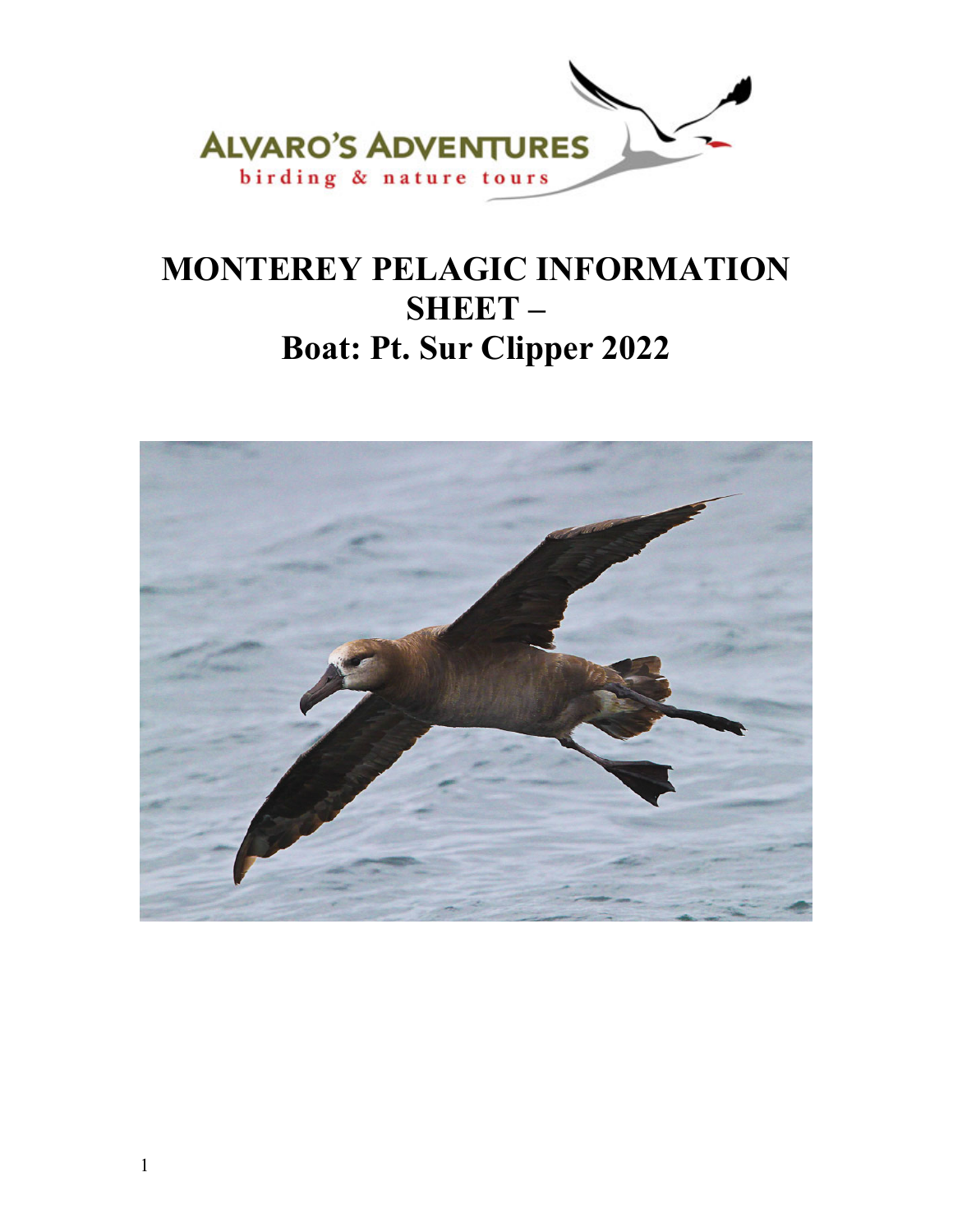

#### **PROCEDURES DURING COVID-19**

 We will be adhering to regulations set forth by Monterey County with regards to charter boat operations. These regulations may be updated as the season progresses. Currently mask use is not required, but note that the cabin has low air circulation, unlike the deck. If you prefer to wear a mask, that is great! It keeps you warm if it is a brisk day as well.

#### **WHERE AND WHEN**

#### *Fisherman's Wharf – Monterey, California.*

Walk down the Wharf with all the restaurants and shops; near the end **turn right** at approximately ¾ of the way out, and you will see a large red sign that says, "Monterey Bay Whale Watch Center". This is where you check in with me. Be there by **7:00 am for a 7:30am departure**. We will be aboard the Pt. Sur Clipper (in some cases we may use a larger boat but expect the Clipper as our boat). Do not board the boat unless a crew member or one of the guides is there to help. Usually, but not always, we have little boarding passes given to us by the shop, I will distribute these and they are the ticket to get you on board. Half day trips come back by lunch time; 8 hour trips by 3:30 – 4:00 pm, albacore trips will come back at 5:30 or so.

Web site for the shop: http://www.montereybaywhalewatch.com/

*I do need a telephone number, preferably cell number, just in case we need to contact you last minute. As well, if I do not have your address from the PayPal payment, please let me have this information for the trip manifest.* 

*My cell phone is 650-504-7779 just in case.* 

## **WHAT IS AN ALBACORE GROUNDS TRIP?**

The main difference between Albacore grounds and a regular trip is that the Albacore trips are longer and get us into deeper water farther from shore. Albacore is a type of tuna and in some years they are found here, most often they are not. But when they are around, they prefer deeper and warmer water. We will look for this habitat if it is present (varies year to year, week to week), but in essence albacore trips are longer time in deeper water where surprising birds or whales (Beaked Whales even) might be.

## **DIRECTIONS TO HARBOR**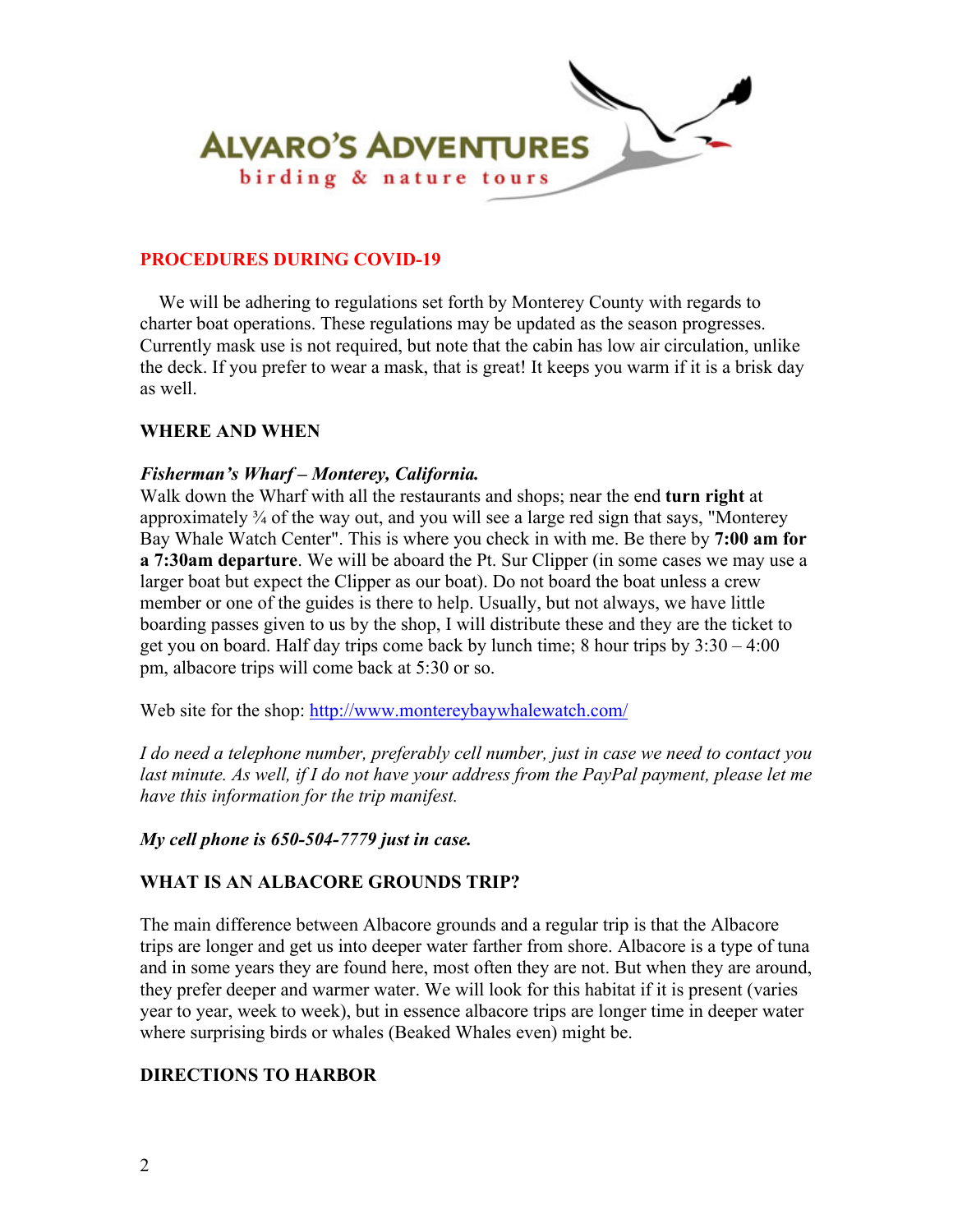

Coming from north of Monterey, from San Francisco or the Bay area: Take highway 101 south, take the Highway 156 west exit to Castroville, then turn onto Highway 1 south, then take the Pacific Grove / Del Monte exit (Exit #402B) off of Highway 1. Follow the signs to Fisherman's Wharf. If you are coming from the Bay area or San Francisco, do not take Highway 1 the whole way unless you allow plenty of extra time. It takes about 2 hours from San Francisco to Monterey following the above directions.

Coming from south of Monterey: If you are coming from southern California, take Highway 101 north to Highway 68 and the Monterey Peninsula exit. This will take you through Salinas on Highway 68. This will lead to Highway 1, stay in the left lane and follow signs to Monterey then follow signs to Fisherman's Wharf (on Del Monte Ave). If you are coming from Carmel or up the coast on Highway 1 from Big Sur, take the Munras exit (exit #399) and follow the signs to Fisherman's Wharf.

#### **PARKING**

Park in the main Fisherman's Wharf parking lot, next to the marina. Follow the signs. It is a ticketed gate and you will pay when you leave. (*While they validate parking for fishing trips, they do not do it for birding and whale watching – unfair, but city of Monterey policy!*).

All day free parking is available on Figueroa St. opposite the main entrance to Fisherman's Wharf entry at Del Monte Ave. Go up two blocks and park next to the baseball field, from here it a 5-minute walk to the wharf.

## **OUR BOAT**

 The boat we will be on today is the **Point Sur Clipper**, she is a 55' vessel equipped with two new John Deere engines, it is Coast Guard inspected and insured. She has a capacity of 48 passengers, inside and outside seating, two restrooms and all required lifesaving equipment. We will stop taking reservations well below the maximum capacity of the boat in order to be able to have a better experience seeing the whales and birds. The Pt. Sur Clipper has been featured on National Geographic and BBC documentaries.

We will have an experienced skipper on board, trained in birding and whale watching by Monterey Bay Whale Watch. The legendary skipper Richard Ternullo was our skipper for many years. Skipper Richard Ternullo was a lifelong resident of the Monterey Peninsula and had led natural history trips for more than 30 years, sadly he passed away in 2016. He knew the seabirds and whales like no one else, being out on the bay on a daily basis. There wasn't anyone like him, on the west coast who knew whales and seabirds as well as Richard. He has several first county bird records to his credit, he will be sadly missed! But we continue with the next generation of wildlife watching skippers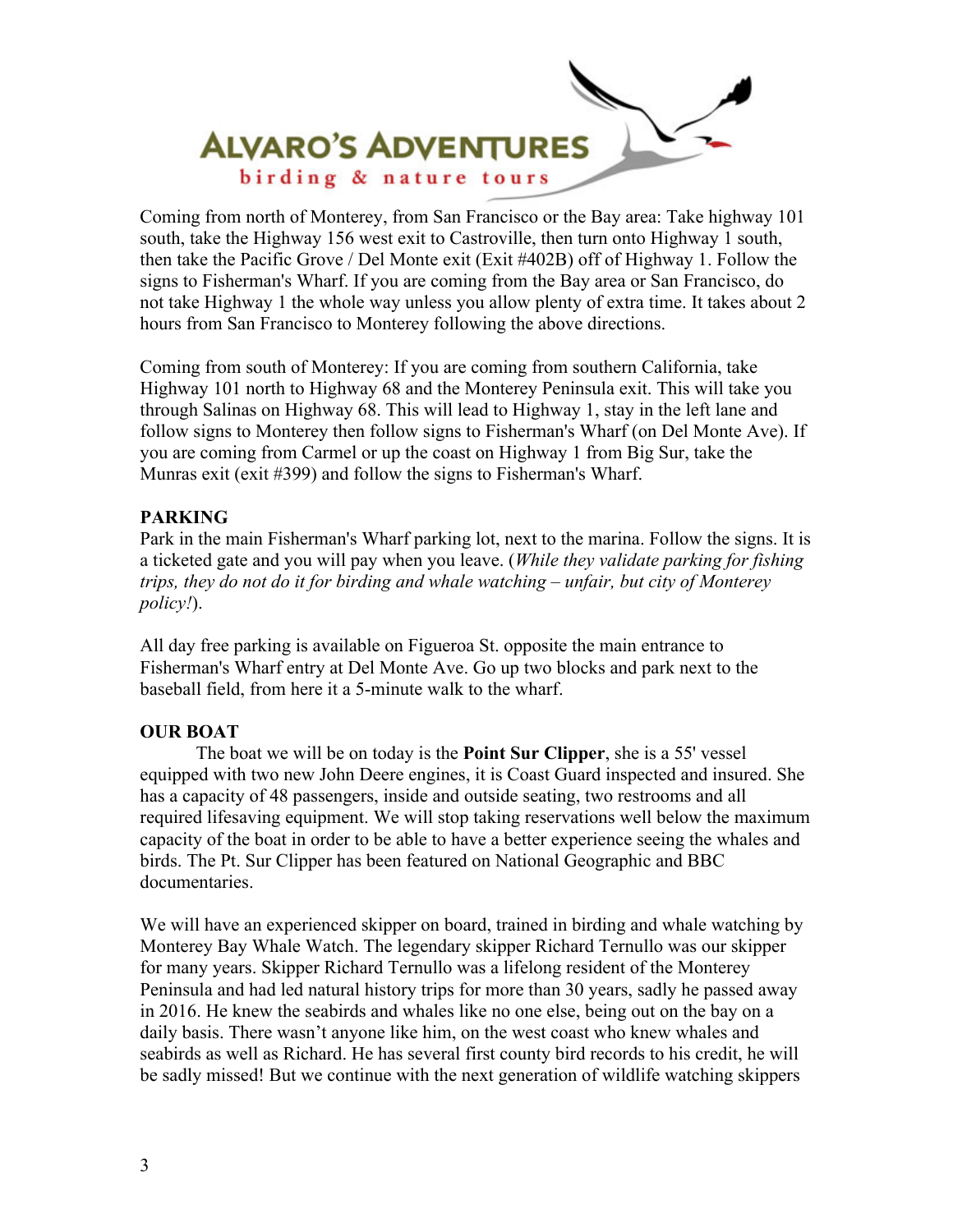

and deckhands. Alvaro learned a lot from Richard, and hope to pass on his enthusiasm and knowledge to you, with his memory in mind.



Pt. Sur Clipper This is the Pt. Sur clipper (photo copyright Gina Thomas).

# **OUR GUIDES – SPOTTERS**

All of our guides are volunteers, some may be professional biologists, teachers, tour guides, or just great seabirders but they do this for the experience of getting many hours out on the ocean, and their interest in both seabirds, and showing people seabirds. But to be clear they are not employees, they do this because they find it interesting and fun. As such, keep in mind that they will do all they can to get you on the birds, inform you about the birds, and share the excitement of offshore seabirding but they are not working, they are sharing! I hope very soon to have short write ups on everyone who leads with me, so you can have a better idea of who you are chatting with when on the boat! Do understand that for me I put a great deal of importance in expertise and experience, but I value highly the ability to communicate, and inform about the local birds. Some guides are born educators, others are born rare bird finders, and some are a bit, or a lot, of both. Where possible I also try to involve young people as guides-hosts, to foster their interest in birding, the ocean, and particularly so young birders who have an interest in making the natural world their career.

# **FIELD GUIDE – Birds and Wildlife**

 Local California birders Steve Howell and Brian Sullivan have written a small and very practical guide to the species we see offshore on our trips. For more information: https://www.amazon.com/Offshore-Sea-Life-Guide-Princeton/dp/0691166137 http://press.princeton.edu/titles/10465.html

Steve Howell and Kirk Zufelt have just (Aug 2019) published an amazing book for the identification of seabirds throughout the world. Highly recommended: https://press.princeton.edu/titles/14015.html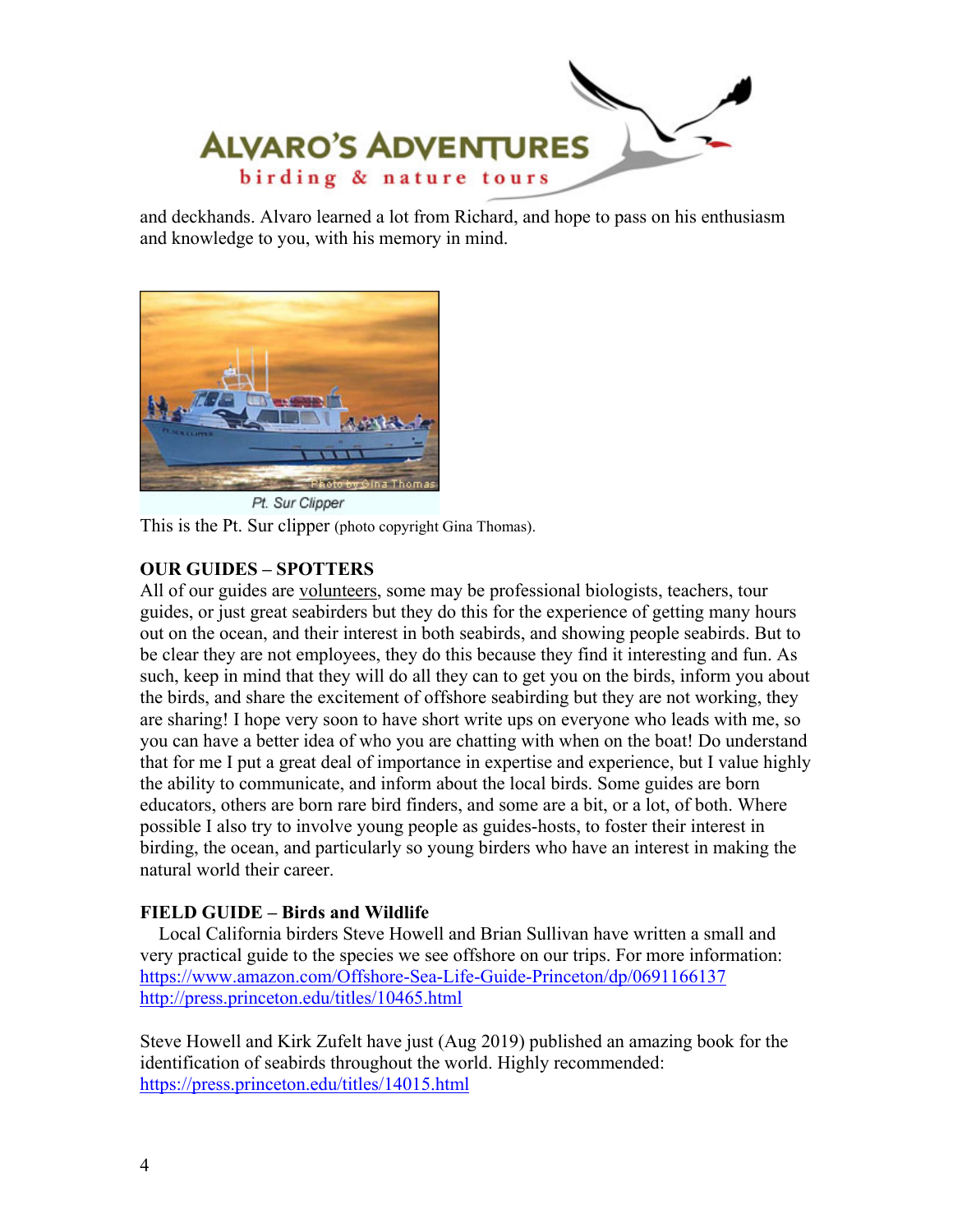

Note that Steve Howell and Brian Sullivan are sometimes spotting for our trips, so perhaps you can get your book signed!

# **CHUMMING**

If you have been on pelagics in other parts of the continent or the world, you will know that part of the process of bringing birds close to the boat is to provide fish or squid to "chum in" the birds. Here in Central California, all of the ports (Half Moon Bay, Monterey Bay, Bodega Bay) take you to waters that are part of marine sanctuaries. As such chumming for birds is not permitted in these waters. Chumming in the course of fishing is allowed, but not for birding. We are currently working on obtaining a research permit that will allow for restricted chumming within the sanctuaries.

## **TIPPING**

Our birding guides do not expect a tip, although if you are a tipper, please go ahead. However, to conduct our operations we are required by law to employ a deck hand. The deck hand helps the captain to pilot the vessel, as well as in cleaning, maintenance, keeping the restrooms looking good etc. They are an invaluable part of our trip. In fishing trips deck hands make their earnings largely on tips and filleting fish, on birding trips this does not happen. Out of Monterey our boats are whale watching boats, and the deck hands help in identifying and pointing out birds. They are employed by Monterey Bay Seabirds, and a tip to them and crew would be great. To keep birding boats happening, we would love to keep deck hands and crew happy. If you wish to do so, a tip for our deckhand and boat crew would be greatly appreciated. Little by little we are turning these folks into birders, sometimes they have spotted some good stuff for us too! It is amazing what a life time at sea does to prime you to be a great bird, shark, or whale spotter. We are thankful for the great deck hands we have on our boats.

## **LUNCH**

Lunch will not be provided onboard. Please pack your own lunch to bring on the boat. Take plenty of water or liquids. Essentially, be prepared to be out all day so have an appropriate amount of food and drink. Keeping your stomach active and working on something is often a good way to avoid seasickness; some folks munch on dry crackers, saltines or ginger snaps throughout the day! I am of the opinion that this helps substantially in keeping you feeling comfortable on a boat.

## **COMFORT AND SEASICKNESS**

Part of what makes this such a rich part of the ocean are the cold-water currents and upwelling of cold water offshore. This cold water makes for a generally cool to cold air temperature on a pelagic boat trip. The key is to have layers, that way you can take layers off or put some on depending on the cold or warmth you will experience. Even on a still and relatively warm day, the movement of the boat itself creates enough breeze to drop the effective temperature by a noticeable margin. What can be assured is that it is not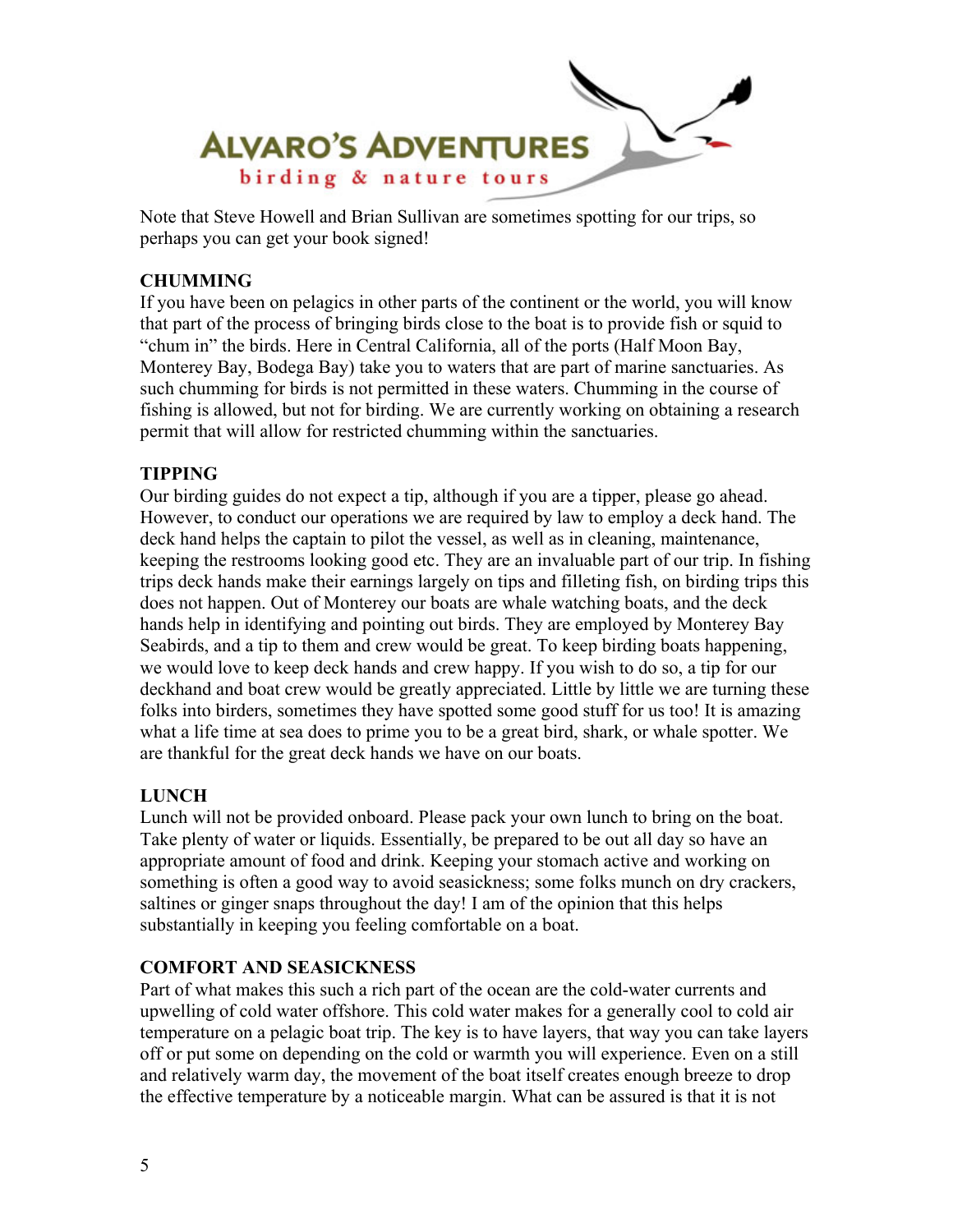

going to be hot, and rarely does it ever feel warm. So, avoid shorts, short sleeves and make sure you are prepared for it to be cool to cold. Extra layers you do not need can be left in your pack in the cabin, but you may be happy to have the extra layers if it is a cold day! Better safe than sorry.

 If there is a breeze and we have some spray be prepared to guard your binoculars and or camera against the salt water. Have plastic bags and or dry paper towel to keep your gear from getting wet, and drying it off if need be. You can store gear in the cabin and have it safe from the elements if you need to.

 Comfortable footwear is good! You will be standing for a great part of the day, and often balancing as the boat moves, comfortable shoes that are also not slippery are great to have on a boat. Avoid any slippery shoe, even if it is not all that wet, the deck of the boat can get moist and you want to make sure you have a firm grip on the deck at all times. Avoid open toed sandals; first of all because you may get cold, but second of all because in trying to maintain balance you may get stepped on by a fellow birder! It happens, and it can be really painful if you are wearing sandals. But if this is your preferred footwear and are most comfortable wearing them, just be aware of the negatives.

 Do not bring a scope, or tripod. These are essentially useless and a bother on a boat. They will channel the boat vibrations right to your scope or camera and the boat movement will make it impossible to use your scope or camera on a tripod. If you will be doing photography, hand holding the camera is the way to go!

#### *Seasickness*

If prone to seasickness, look into over the counter medications, and choose the nondrowsy varieties. There is non-drowsy Dramamine, although some folks prefer Bonine. You can also call your doctor to get a prescription Scopalamine patch, people swear by "the patch" although many complain that they get a dry mouth feeling, so do bring along plenty of fluids. The main prevention is to get lots of rest the night before! The times I have felt seasick coming on have been when I have had too short a night before a boat trip. Also avoid alcohol and spicy food prior to trip. Eat something bland (i.e. toast and milk) so your stomach is not totally empty; keeping something in your stomach goes a long way to minimizing the effects of seasickness. Consider Ginger products: Ginger Snaps, real Ginger Ale, Ginger candy, and also soda crackers.

 Once on the boat, concentrate on the bird, whales, wildlife and keeping yourself in a "good frame of mind." If you are prone to seasickness, stay outside in the fresh air; do not head into the cabin more than is necessary. Also look at the horizon as much as you can! Hopefully the sea will provide enough distraction that discomfort will be the last thing on your mind, but if you are prone to  $it - call$  your doctor for the patch or get something over the counter.

Inquire about a more detailed document we can share on avoiding seasickness.

#### **WEATHER ISSUES**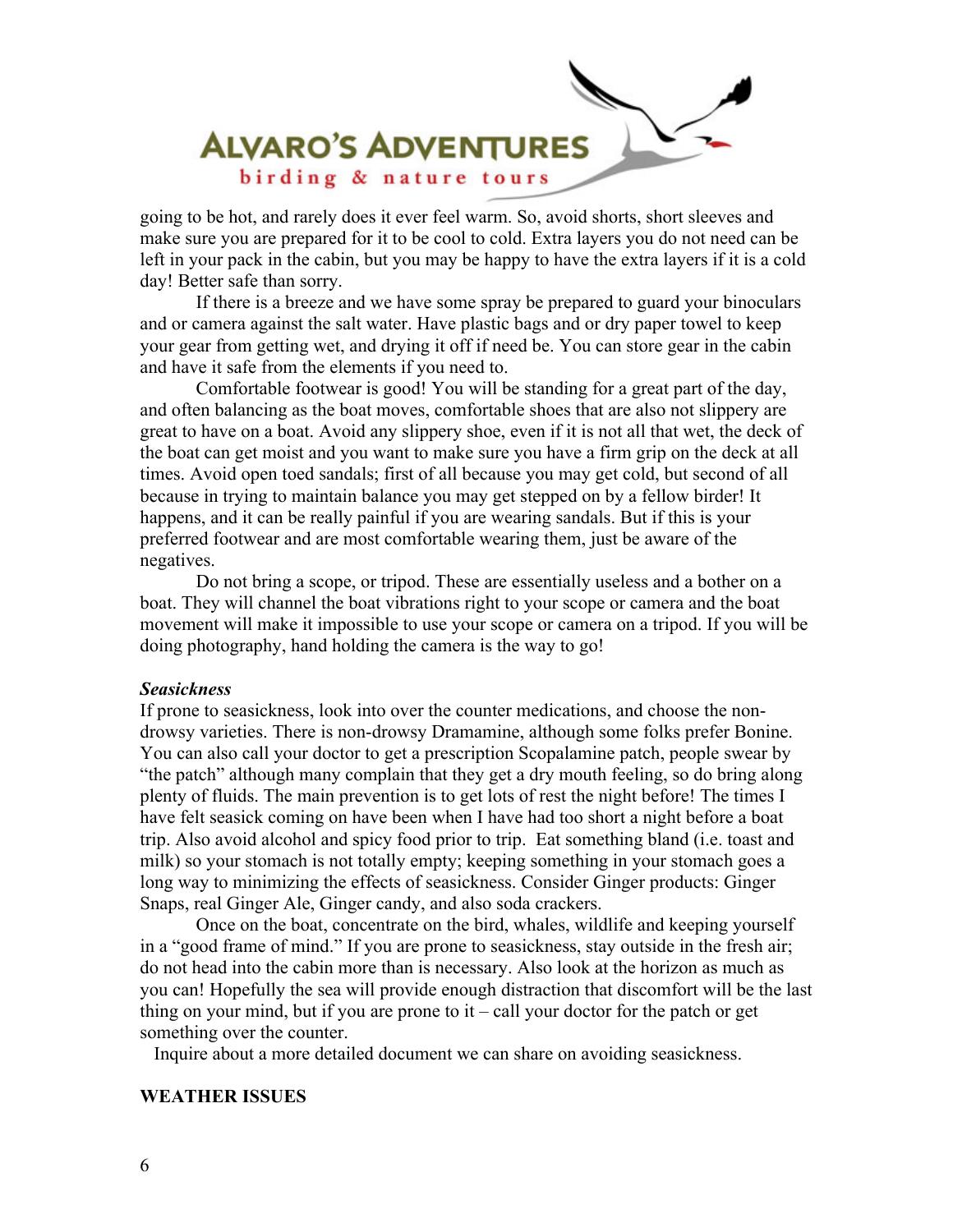

One thing we cannot control is the weather and sea conditions. There are three factors that can affect our trip. One is fog, the other is wind, and the third is swells. Sea level fog reduces visibility, although it often occurs when the wind is still and sea conditions are good. Fog will allow us to get to our destination, and often it does not last all day, but it does decrease chance of observations although sometimes less than you would think. Wind can churn up waves and create a wet situation on the boat from sea spray rising off the bow. In days of low wind, it will be drier on the boat. If the wind is high, then this could create wind waves that could keep us from reaching our destination; this depends on the strength of the wind and the direction it is coming from. Swells are the large rounded waves coming off the ocean, often created by distant storms. One can have large swells that are well spaced, and this will be fine. Moderate swell that is closely spaced will create a difficult ride, so we hope for either small swells or distantly spaced swells. We cannot do anything about the weather – but be aware that the sea conditions will dictate whether we can reach specific birding areas or whether we even get off the dock. The ultimate decision on what we can do and where we can go will be up to the captain. But just think good thoughts, and hope the weather will not be an issue at all – most of the times this is the case.

Weather information is available here: http://www.ndbc.noaa.gov/data/Forecasts/FZUS56.KMTR.html

The Coastside Fishing Club has various resources: http://coastsidefishingclub.com/

## **BIRDS AND MAMMALS**

We do have a checklist of the most likely species we could encounter in a summer or fall pelagic trip, let us know if you would like one emailed to you. Some species are rarer and are bolded to note their higher level of rarity. This is an all-inclusive list for pelagic and Farallon trips, and does include some species which are not as likely on an Aug trip as on an October trip (mainly gulls) – so keep that in mind. We will try to see as much as possible, but nature always dictates what is out there for us to find. There are no guarantees that any species will be found, but we will try!!

We are eBird friendly, and are happy to share the trip e-bird lists that are submitted by guides on the trip. eBird is a fantastic source for checking on the likelihood of finding certain species, this is the bar chart of occurrence for Monterey County. Scroll down to the tubenoses and alcids to have an idea of relative abundance during the time of year you are taking a trip:

## **http://tinyurl.com/p3ggvzt**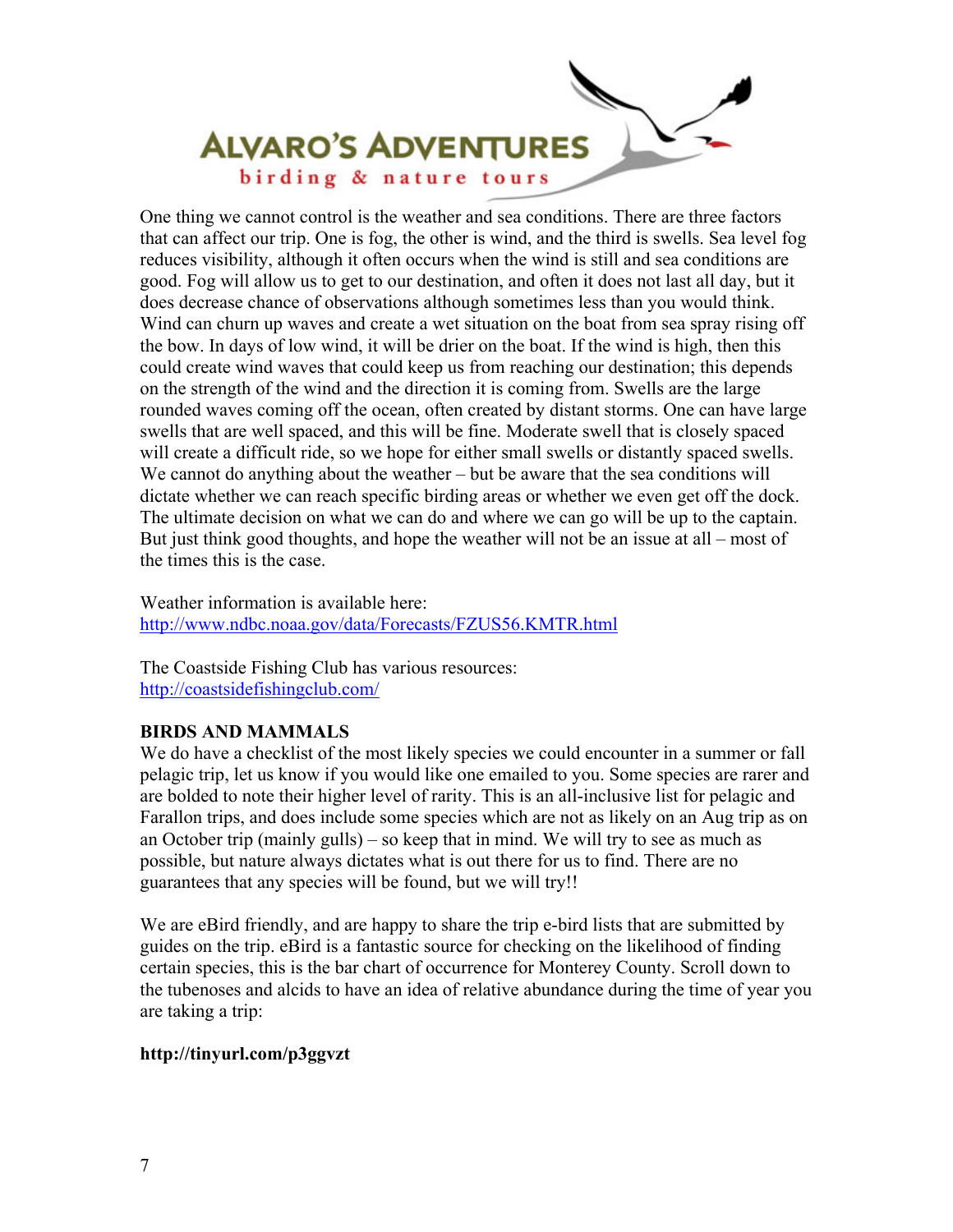

 During a trip, we follow the pelagic protocol for eBird. This divides the day into hour long increments or shorter. This creates a larger individual number of checklists, but they are much more useful for helping us understand, long term, the distribution of birds at sea. Each transect is mapped on ebird at the start of the transect, and we estimate the distance traveled during the period. In the checklist summary, we will note any interesting mammals, fish or other creatures we may see offshore.

#### **CANCELLATION POLICIES**

*Alvaro's Adventures is a registered California Seller of Travel, CST: 2105497-40, Registration as a seller of travel does not constitute approval by the State of California.* 

Cancellation due to weather or any other reason is entirely at the discretion of the Captains of each boat. If the weather looks very bad, cancellation may occur the day before and we will make an attempt (phone or e-mail) to contact you and pass on the information. Remember, it is possible that the trip could be cancelled at the dock. There are no guarantees that we will sail until the captain says it is OK. Barring no communication from us, you should show up at the meeting spot and be prepared to sail.

 Trips to the Farallons have the aim of getting to the islands. If sea conditions do not allow us to arrive at the islands, no refund will be given. Similarly, county trips will try as much as possible to stay in county waters, but sometimes weather and waves dictate what can happen. However, at all times we will make the best, safe effort to achieve the stated goals of each boat trip.

## **REFUNDS AND CREDITS**

The following are our policies concerning refunds:

\* If for any reason the trip is cancelled, you will receive a full refund.

\* If you cancel 10 days or more before the trip, you will receive a full refund.

\* If you cancel less than 10 days before the trip, you will only receive a refund if we are able to fill the trip.

\* There is no penalty if you provide your own replacement, provided they are not already signed up for the trip.

\* If a trip departs but must return early, and the Captain charges a pro-rated refund to Alvaro's Adventures, you will receive a partial refund based on the pro-rated amount.

If a trip is cancelled, you may choose to receive a refund or credit for another trip.

Refund checks are normally mailed out within a week of the trip date.

## **COMPANY LIABILITY**

We aim to provide a safe a trip as possible. However, it is important to remember that